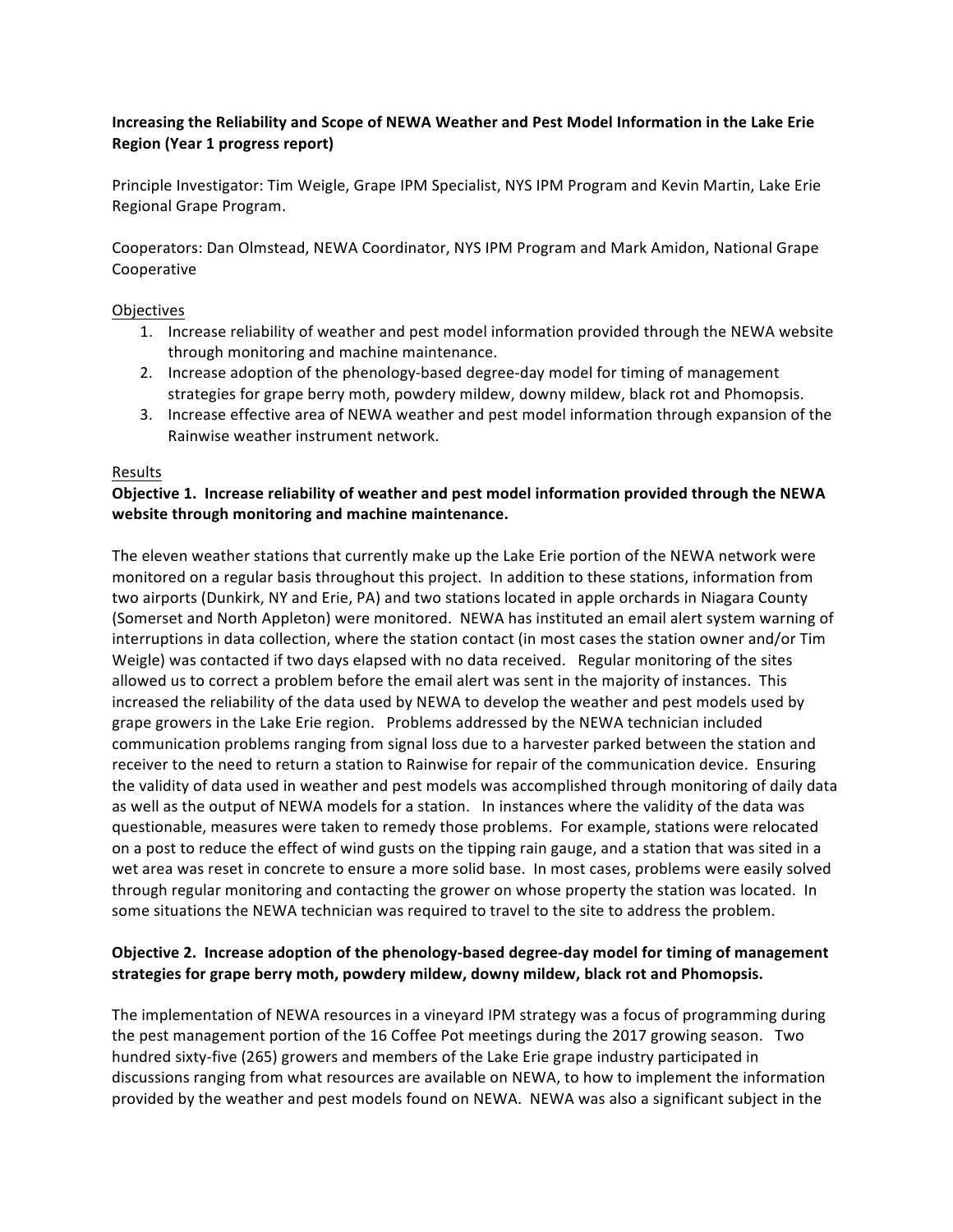*Crop* Update, LERGP's weekly electronic update with 16 articles written to encourage the implementation of disease and GBM model information. A table was published in the Crop Update from the end of June through the beginning of September that provided the output of the grape berry moth model found on NEWA for the 13 stations we are currently monitoring in the Lake Erie region. Readers were encouraged to access the model on NEWA for the station closest to their vineyard and to take advantage of the model's ability to allow a user to input the wild grape bloom date (biofix date to start the GBM model) to get the most accurate model for their vineyard operation.

|                                               | Wild grape    | DD Total on  | Forecasted DD for |
|-----------------------------------------------|---------------|--------------|-------------------|
| <b>NEWA Location</b>                          | bloom date*   | Sept 7, 2017 | Sept 12, 2017     |
| Versailles                                    | <b>May 28</b> | 2075         | 2126              |
| Dunkirk Airport                               | June 1        | 2006         | 2062              |
| Sheridan                                      | <b>May 28</b> | 2192         | 2245              |
| <b>Silver Creek</b>                           | May 31        | 2136         | 2195              |
| Portland Escarp.                              | <b>May 28</b> | 2142         | 2194              |
| Portland                                      | May 29        | 2163         | 2215              |
| Ripley                                        | <b>May 28</b> | 2156         | 2215              |
| North East Escarp                             | May 27        | 2154         | 2203              |
| Harborcreek                                   | <b>May 28</b> | 2217         | 2278              |
| North East Lab                                | May 29        | 2260         | 2322              |
| Erie Airport                                  | May 26        | 2194         | 2256              |
| Ransomville                                   | June 3        | 2059         | 2114              |
| Somerset                                      | June 8        | 1972         | 2026              |
| North Appleton                                | June 11       | 1832         | 1888              |
| * Estimated date provided by NEWA website     |               |              |                   |
| Westfield station is off line for maintenance |               |              |                   |

Table 1. Example of table showing results of the Grape Berry Model on NEWA created for use in 2017 *Crop Updates.* This example is from the September 7, 2017 *Crop Update.* 

Growers in the Lake Erie Region had the opportunity to receive the eNEWA grape alert, a daily email delivered at the time of their choosing for as many weather instruments as they requested. The daily eNEWA-grape alert provided information on weather and pest model output and is best used to alert growers that they should access the NEWA website to get the most up to date weather or pest model information on potential problems. Nineteen growers from the Lake Erie region took advantage of the eNEWA-grape alert. Because there is currently no cost involved in sending out the alerts, this opportunity was provided to all the grape growing regions in New York. An additional 17 growers in the Finger Lakes and on Long Island also opted to receive the alerts.

A survey on the use of NEWA was conducted after the 2017 harvest. An invitation to participate in the survey was sent out by the LERGP as well as other regional grape programs in New York State. Due to the fact that this survey was conducted on-line there is no way of determining the exact location of respondents. The survey results indicated that if a grower used NEWA, 68% of them used the weather and pest information found on NEWA to assist in spray decisions. Only one respondent never used the information they found on NEWA. Of those growers using NEWA, 66% responded that they felt they improved profitability from reduced sprays, or increased crop/crop quality due to the information found